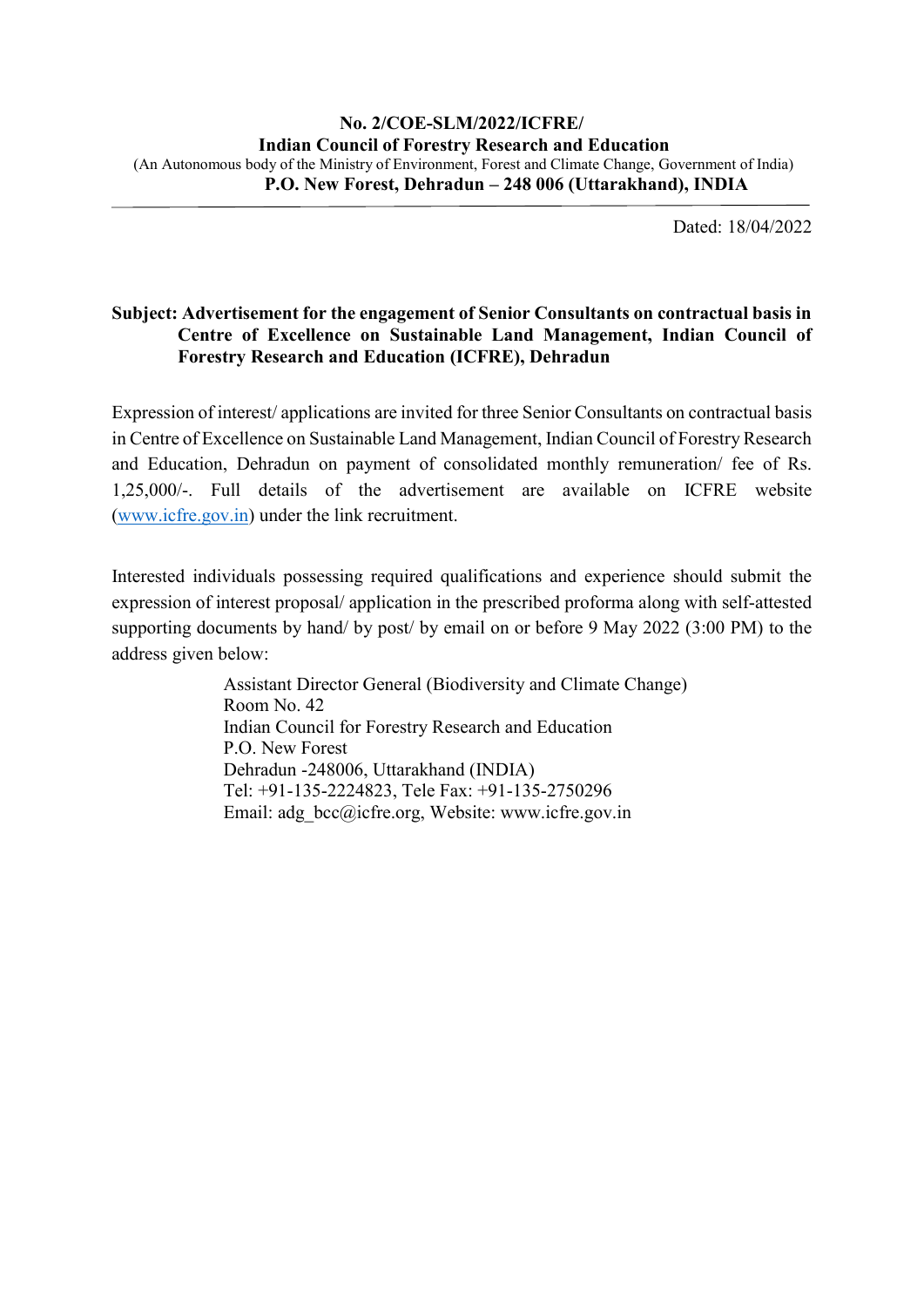## **Advertisement for Engagement of Senior Consultants**

Expression of Interest proposals/ applications in the prescribed proforma (as per Annexure III to the advertisement) are invited from eligible candidates for engagement as a Senior Consultant in Centre of Excellence on Sustainable Land Management, Indian Council of Forestry Research & Education, Dehradun, as per details given below:

**1. Name of Post:** Senior Consultant (Sustainable Land Management-02 Nos.) and Senior Consultant (GIS-01 No.)

**2. Period of Consultancy:** The tenure of engagement for a person as Senior Consultant would be up to a period of twenty two months or subject to performance of the Consultants or up to the completion of the project period.

The engagement of senior consultants would be on full time basis and they would not be permitted to take up any other assignment during the period of consultancy with any other department/ organisation.

The engagement of senior consultants is of temporary nature and the engagement can be cancelled at any time by ICFRE without assigning any reason. Absence from duty for a continuous period of 8 days, without any information or any valid reason shall lead termination of the contractual engagement.

## **3. Nature of Duties of Senior Consultants:**

## **Senior Consultant (Sustainable Land Management):**

- a. Develop necessary data inventory of performance indicators as per the mandate of UNCCD related to Desertification, Land Degradation and Drought (DLDD) and Sustainable Land and Ecosystem Management (SLEM).
- b. Coordinate with institutions working in different thematic areas of land resource assessment, climate change studies, meteorological observations, etc. for the collection and compilation of information related to DLDD and to fulfill the needs of the COE.
- c. Facilitate in compilation of information and developing documents for the national reporting to UNCCD.
- d. Support in preparation of capacity development training modules based on training need assessment for the land resource management, monitoring land degradation, drought and desertification, biodiversity monitoring for the DLDD related themes as per UNCCD strategic target framework 2018-2030.
- e. Prepare standard operating procedures, manuals, knowledge products and documents related to DLDD for developing capacities of the various stakeholders.
- f. Assist in activities related to land degradation assessment and implementation of projects conceived by COE related to DLDD and SLEM.
- g. Collate research and knowledge in the areas of assessment of land degradation, technologies, tools and methods of arresting land degradation, impact studies, policy analysis.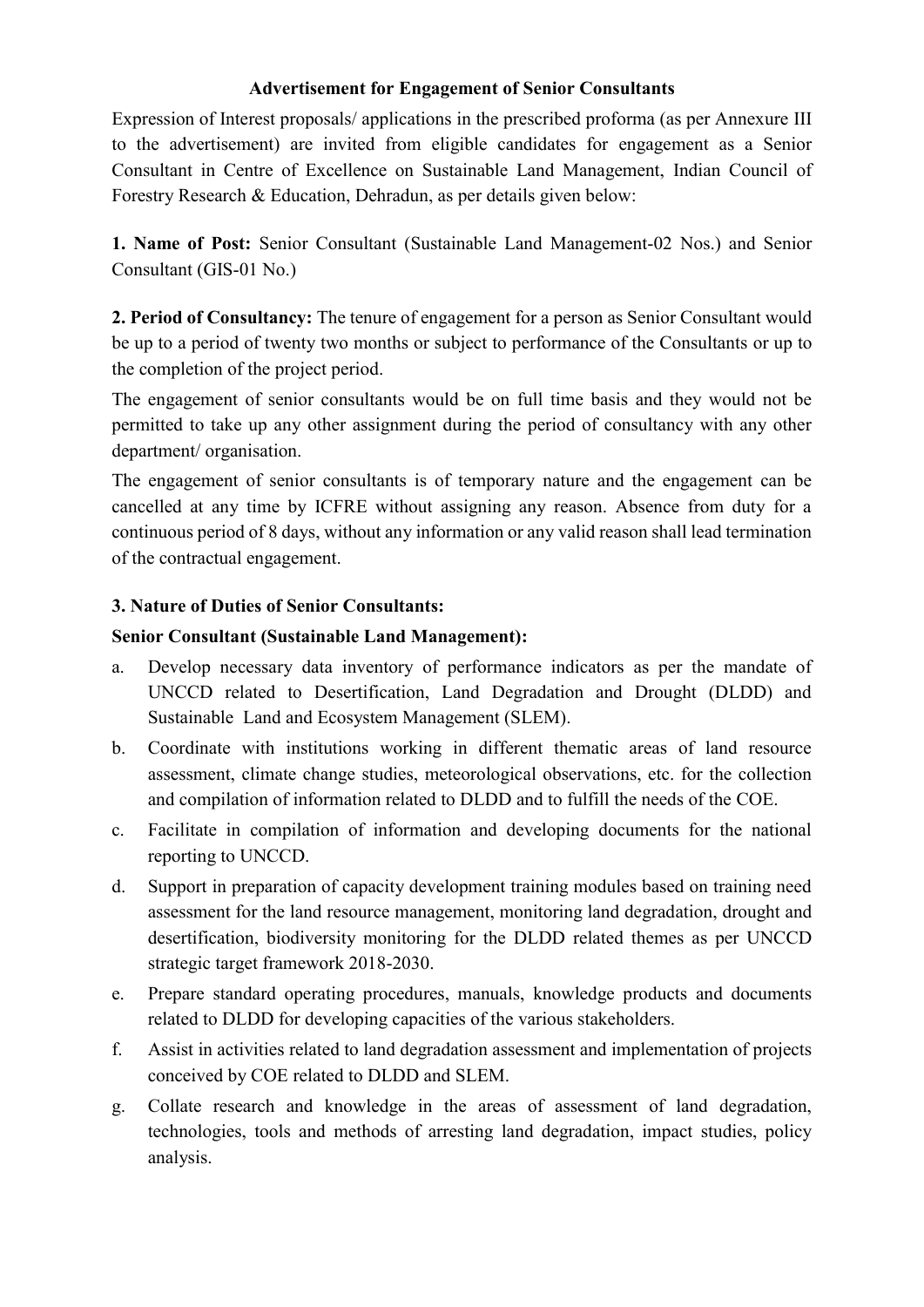h. Execute other activities and tasks related to the core expertise of the consultant assigned from time to time for achieving objectives of the COE in a timely manner

Details of the duties to be performed by the Senior Consultants (Sustainable Land Management) are given in the Terms of Reference (Annexure -I).

## **Senior Consultant (GIS):**

- a. As per the mandate of UNCCD, develop necessary data inventory of performance indicators related to Desertification, Land Degradation and Drought (DLDD), and Sustainable Land and Ecosystem Management (SLEM).
- b. Coordinate with institutes applying RS-GIS tools into various thematic areas of land resource assessment, climate change studies, meteorological observations, etc. like NRSC, SAC, FSI, IIRS, IMD, ICAR, and CSIR institutes, or any other institutes/departments for the collection and compilation of various geospatial data and non-spatial data related to DLDD and to fulfill the needs of the COE.
- c. Facilitate in compilation of information and development of documents for the national reporting to UNCCD.
- d. Support in preparation of capacity development training modules based on training need assessment for the application of RS-GIS tools in land resource management, monitoring land degradation, drought and desertification, monitoring land productivity, soil organic carbon and developing other spatial layers appropriate to DLDD related themes as per UNCCD strategic target framework 2018-2030.
- e. Prepare standard operating procedures, manuals, training programme, knowledge products, and documents related to RS-GIS to develop the various national and international stakeholders' capacities.
- f. Assist in activities related to land degradation assessment and development of thematic maps related to DLDD and SLEM at the national level.
- g. Collate research and knowledge in assessing land degradation, technologies, tools, and methods of arresting land degradation, impact studies, and policy analysis.
- h. Execute other activities and tasks related to the core expertise of the consultant assigned from time to time for achieving the objectives of the COE in a timely manner.

Details of the duties to be performed by the Senior Consultant (GIS) are given in the Terms of Reference (Annexure -II).

**4. Job Location:** Indian Council of Forestry Research & Education, Dehradun

**5. Qualification and Experience:** Applicant should be Indian national. The essential qualification and experience for Senior Consultant are as under:

## **Senior Consultant (Sustainable Land Management)**

• Master degree in Natural Resource Management/ Forestry/ Ecology/ Environmental Science/ Environmental Management/ Botany/ Agriculture/ Soil and Water Conservation or equivalent and Ph.D. from a recognized university.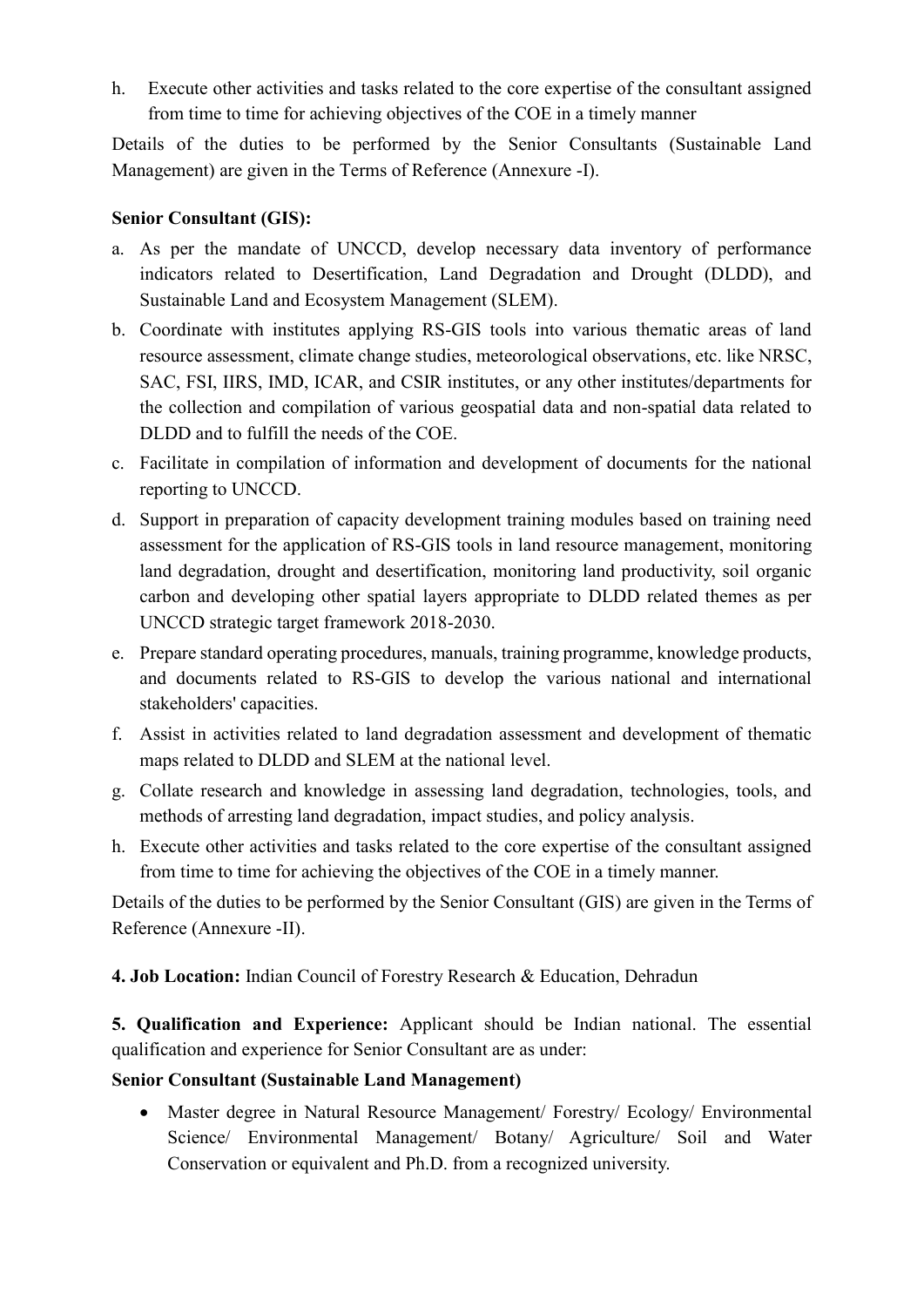- Minimum 15 years of experience working with government and non-government organisations in the field of natural resource management/ sustainable land management/ environment management/ policy analysis with good knowledge of UNCCD and other Rio Conventions
- Fluency in communicating and writing reports in English

## **OR**

Retired Government Employees of the level of Joint Secretary with experience and knowledge in the field of Natural Resource Management/ Forestry/ Ecology/ Environmental Science/ Environmental Management/ Botany/ Agriculture / Soil and Water Conservation or equivalent

## **Senior Consultant (GIS)**

- Master degree in Geoinformatics/ GIS & Remote Sensing or Master Degree in Geography/ Forestry/ Environmental Science/ Environment Management/ Ecology/ Botany with diploma course in GIS & Remote Sensing and Ph.D. from a recognized university
- Minimum 15 years of experience working with government and non-government organisations in India in the field of Geoinformatics, GIS & Remote Sensing applications
- Fluency in communicating and writing reports in English

## **OR**

• Retired Government Employees of the level of joint Secretary with experience and knowledge in the field of Geoinformatics, GIS & Remote Sensing applications

**6. Remuneration/ Fee:** Remuneration: Rs. 1,25,000/- per month. Consultant shall be entitled to 8% annual increase in their remuneration subject to satisfactory performance of the consultant. The Senior Consultants shall not be entitled to any allowance such as Dearness Allowance, Residential Telephone, Residential Accommodation, Personal Staff, CGHS, Medical Reimbursement etc.

No TA / DA shall be admissible for interview/ joining the assignment or on its completion. Normally, Consultants will not be allowed foreign travel at Government expenses. In exceptional circumstances, Secretary may allow foreign travel in public interest. Consultants shall be allowed TA/DA and hotel accommodation in connection with the official work as per the provisions of SR 190.

## **7. Leave:**

- a) Senior Consultant shall be eligible for 8 days leave in a single year of Consultancy
- b) The leave shall accrue to them on completed month basis calculated from their date of joining on pro-rata basis
- c) Consultant shall not draw any remuneration in case of his/her absence beyond 8 days in a year (calculated on pro-rata basis)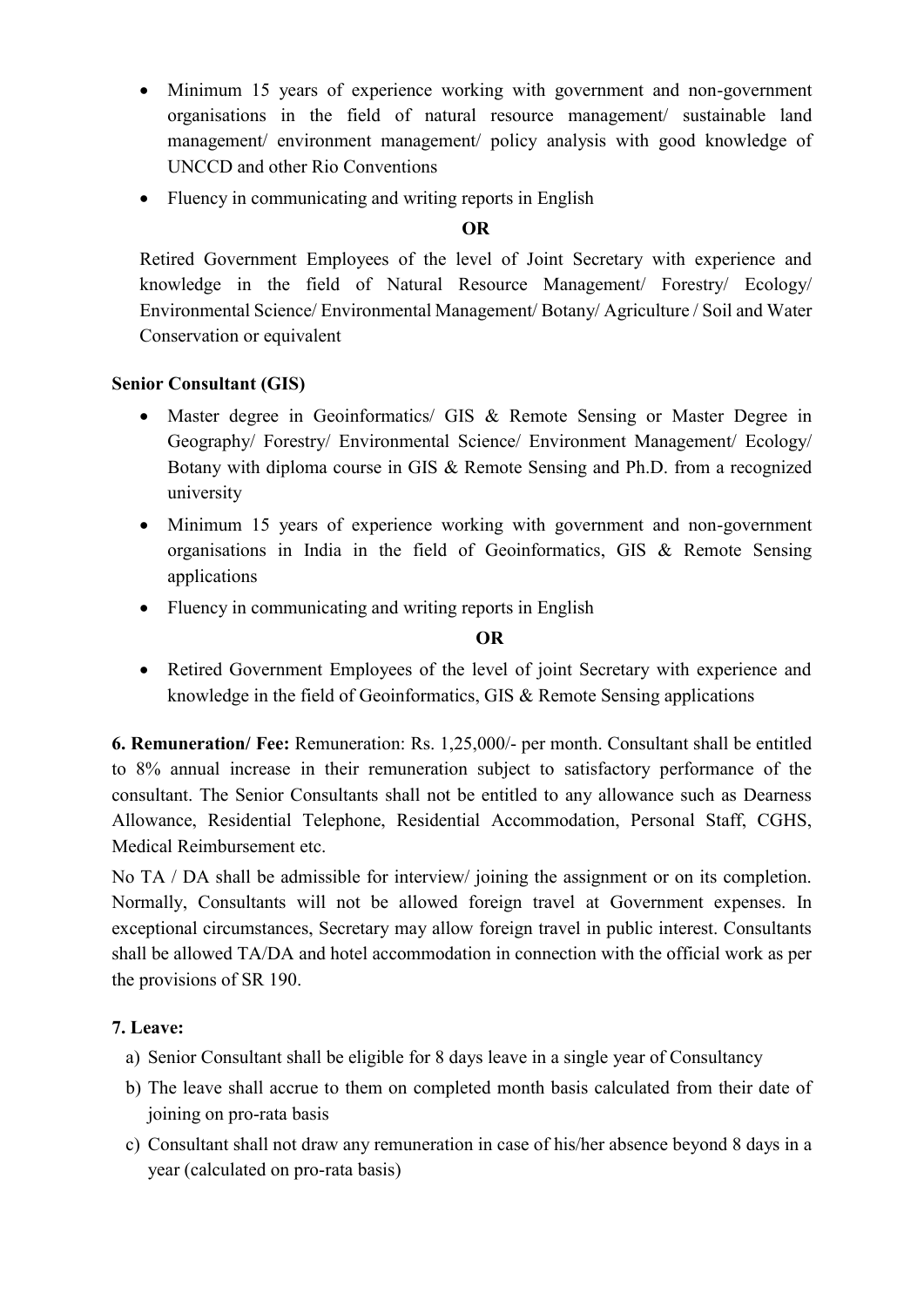- d) Un-availed leave in tenure of single year cannot be carried forward to next tenure of 1 year
- e) The intervening Saturday, Sunday or Gazetted Holidays during a spell of leave not be counted against the 8 leaves

**8. Attendance and working days:** The working hours of the senior consultant shall be same as regular Government employee working in ICFRE. No extra remuneration shall be allowed for working beyond office hours Saturdays/Sundays/Gazetted holidays. Compensatory leave in such cases shall be at the discretion of the Head of the Division.

## **9. Conflict of Interest:**

- a. The Senior Consultant shall be expected to display utmost honesty, secrecy, sincerity and good conduct while discharging his/her duties. In case services of Consultants found in conflict with interests of Government or unsatisfactory, his/her engagement will be liable for discontinuation without assigning any reason
- b. During the period of assignment with ICFRE, the Senior Consultant would be subject to the provisions of the Indian Official Secret Act, 1923 and will not divulge any information gathered by him during the period of his assignment to anyone who is not authorized to know the same
- c. Selected candidates shall provide integrity certificate from 2 references known to them
- d. A self-undertaking shall be provided by the candidate to the effect that he/she has no criminal record or criminal case in any court is pending against them.

In addition to the above, the service conditions of the Consultants will be governed under the guidelines of the MoEFCC in this regard and as amended from time to time. As the posts are temporary in nature and purely contractual, in no case any request for promotion of a candidate shall be entertained.

**10. Age limit:** The maximum age limit for Consultants shall be 65 years as on 31.03.2022

**11. How to Apply:** Interested applicants may submit application indicating their interest in working for ICFRE as per proforma given in Annexure III along with self-attested documentary proof of qualification and experience.

**12. Last date for submission of expression of interest proposal/ application**: Interested individuals possessing required qualifications and experience should submit the expression of interest proposal/ application in the prescribed proforma along with supporting documents by hand/ by post/ by email on or before 9 May 2022 (3:00 PM) to the address given below:

> Assistant Director General (Biodiversity and Climate Change) Room No. 42 Indian Council for Forestry Research and Education P.O. New Forest Dehradun -248006, Uttarakhand (INDIA) Tel: +91-135-2224823, Tele Fax: +91-135-2750296 Email: adg\_bcc@icfre.org, Website: www.icfre.gov.in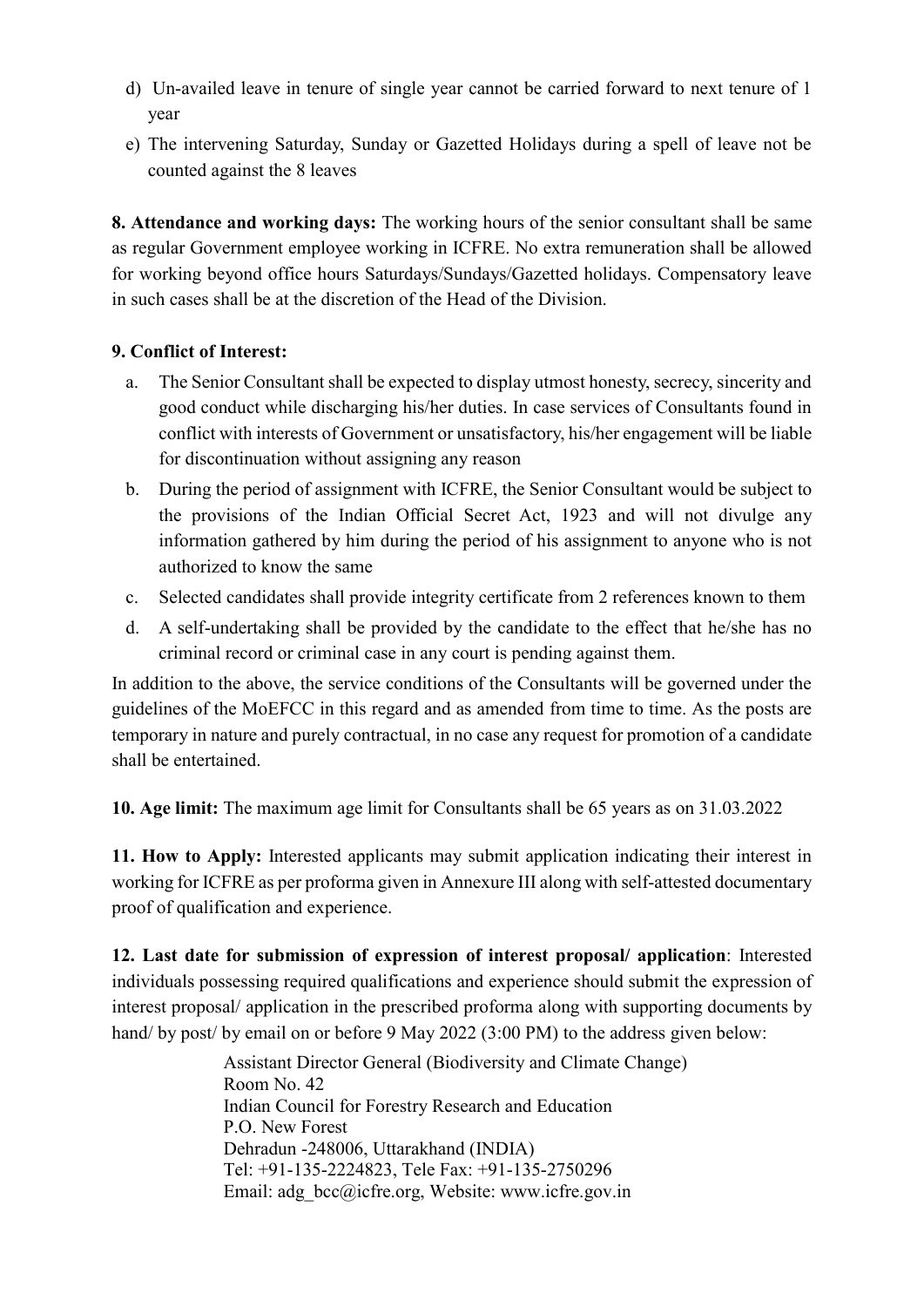# **Terms of Reference for engagement of Senior Consultant (Sustainable Land Management)**

The Indian Council of Forestry Research and Education (ICFRE) has established Centre of Excellence (COE) on Sustainable Land Management to develop the scientific approach and facilitate induction of technology on land degradation issues. The COE has mandate to provide the necessary support to the Ministry of Environment, Forest and Climate Change, Government of India in preparation of necessary reports, compilation of information, and capacity building of stakeholders for the matter related to sustainable land management, land degradation neutrality etc. The COE will engage in various other sustainable land management activities to address the issues related to desertification, land degradation and drought.

The COE is implementing a project on "Preparation of National Report 2022 for submission to the UNCCD Secretariat and Documentation of SLEM Best Practices,". The three broader objectives to be covered under the project are: (i) preparation of National Report 2022 for submission to the UNCCD Secretariat, (ii) scientific and technical review of the COP documents for the preparation of the country's position with the incorporation of inputs from the line ministries and, (iii) documentation of SLEM Best Practices for addressing the land degradation issues.

## **1. Precise Statement of Objectives**

To ensure timely collection, compilation, analysis, and reporting related to the mandates of COE and to achieve the objectives of the project mentioned above.

## **2. Outline of the Tasks to be carried out**

- a. As per the UNCCD requirement, develop necessary data inventory of progress indicators related to desertification, land degradation and drought (DLDD), and sustainable land and ecosystem management (SLEM).
- b. Coordinate with institutions working in different thematic areas of land resource assessment, climate change studies, meteorological observations, etc. for the collection and compilation of information related to DLDD and to fulfill the needs of the COE.
- c. Facilitate in compilation of information and preparation of national reports pertaining to UNCCD.
- d. Support in preparation of capacity development training modules based on training need assessment for the land resource management, monitoring land degradation, drought and desertification, biodiversity monitoring for the DLDD related themes as per UNCCD strategic target framework 2018-2030.
- e. Prepare standard operating procedures, manuals, knowledge products and documents related to DLDD for developing capacities of the various stakeholders.
- f. Assist in activities related to land degradation assessment and implementation of projects by COE related to DLDD and SLEM.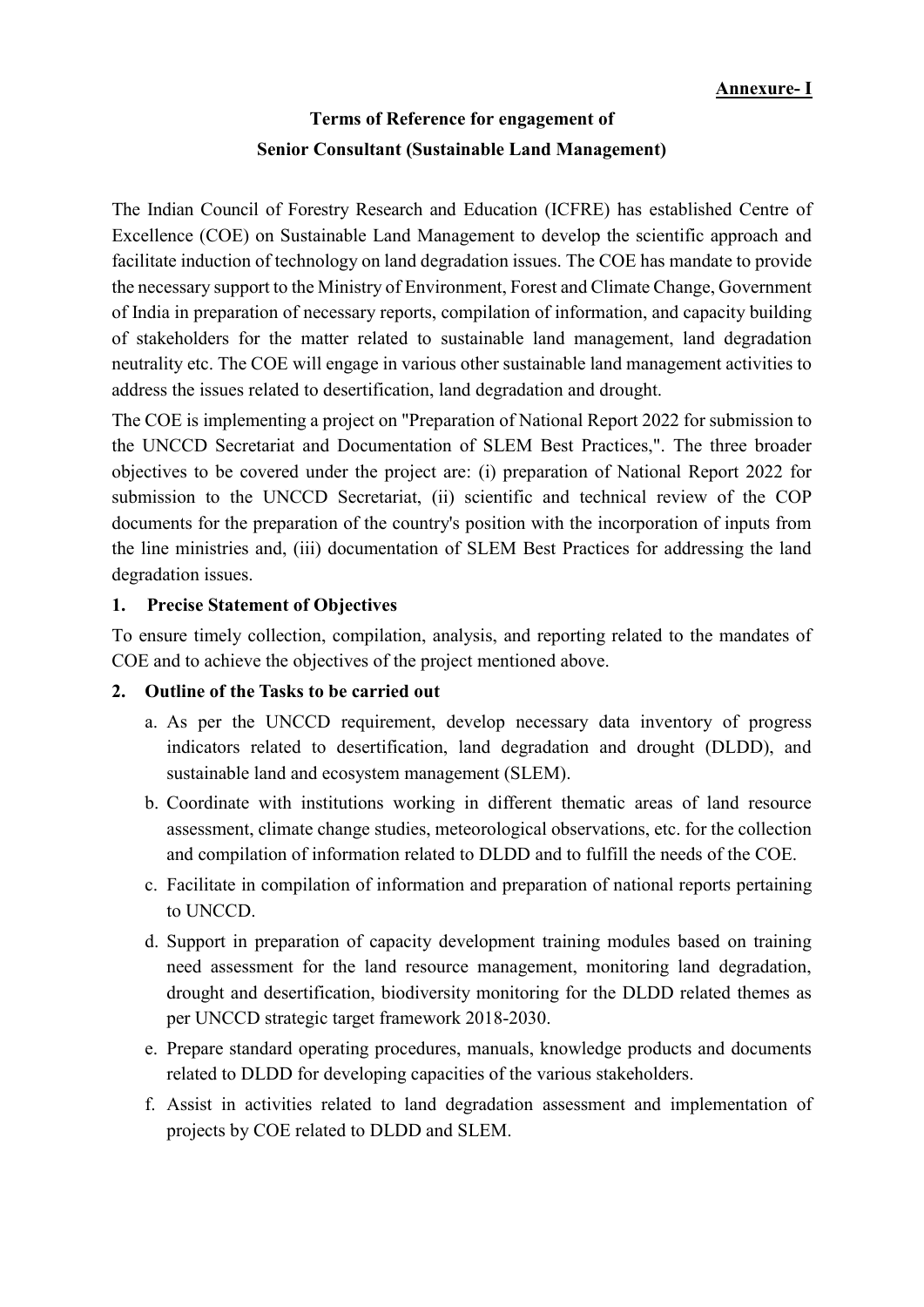- g. Collate research and knowledge in the areas of assessment of land degradation, technologies, tools and methods of arresting land degradation, impact studies, policy analysis.
- h. Execute other activities and tasks related to the core expertise of the consultant assigned from time to time for achieving the objectives of the Centre of Excellence on Sustainable land Management in a timely manner.

**3. Schedule of Completion of tasks:** Following will be deliverables of the assignment and tentative schedule for completion of the deliverables:

| Deliverables of the assignment                                                                                                                                                                                             | <b>Tentative schedule</b>                   |  |  |  |
|----------------------------------------------------------------------------------------------------------------------------------------------------------------------------------------------------------------------------|---------------------------------------------|--|--|--|
| Data on progress indicators as per mandate of UNCCD, related<br>to Desertification, Land Degradation and Drought (DLDD) and<br>Sustainable Land and Ecosystem Management (SLEM).                                           | Two<br>months<br>after<br>engagement        |  |  |  |
| Database on land resource inventories, climate related studies<br>and other indicators of UNCCD strategic objectives.                                                                                                      | <b>Six</b><br>months<br>after<br>engagement |  |  |  |
| National status on available information related to trends in land<br>cover change, land productivity and soil carbon dynamics,<br>drought resilience and vulnerability, Red List Index for national<br>reporting to UNCCD | Eight months<br>after<br>engagement         |  |  |  |
| Database of best practices and success stories on sustainable<br>land management                                                                                                                                           | 10<br>months<br>after<br>engagement         |  |  |  |
| Standard operating procedures, training programmes, training<br>manuals, knowledge products and documents related to DLDD<br>for capacity development of stakeholders.                                                     | 12<br>after<br>months<br>engagement         |  |  |  |
| Training on sustainable land management                                                                                                                                                                                    | months<br>after<br>14<br>engagement         |  |  |  |
| Compilation of research and technological information on<br>various tools for land degradation assessment and<br>its<br>management, impact studies and policy analysis.                                                    | after<br>18<br>months<br>engagement         |  |  |  |
| Training on application of tools and formulation of indicators<br>for National Reporting on UNCCD                                                                                                                          | after<br>20<br>months<br>engagement         |  |  |  |
| Prepare progress report of the project, technical reports,<br>technical papers and training report                                                                                                                         | 22<br>after<br>months<br>engagement         |  |  |  |

Performance of the senior consultant will be measured against assigned work plan, and it will be updated every six months. Senior consultant will submit six monthly progress reports stating her/his accomplishments against the agreed work plan and also submit any other reports related to the mandates of the COE in the field of expertise of the senior consultant.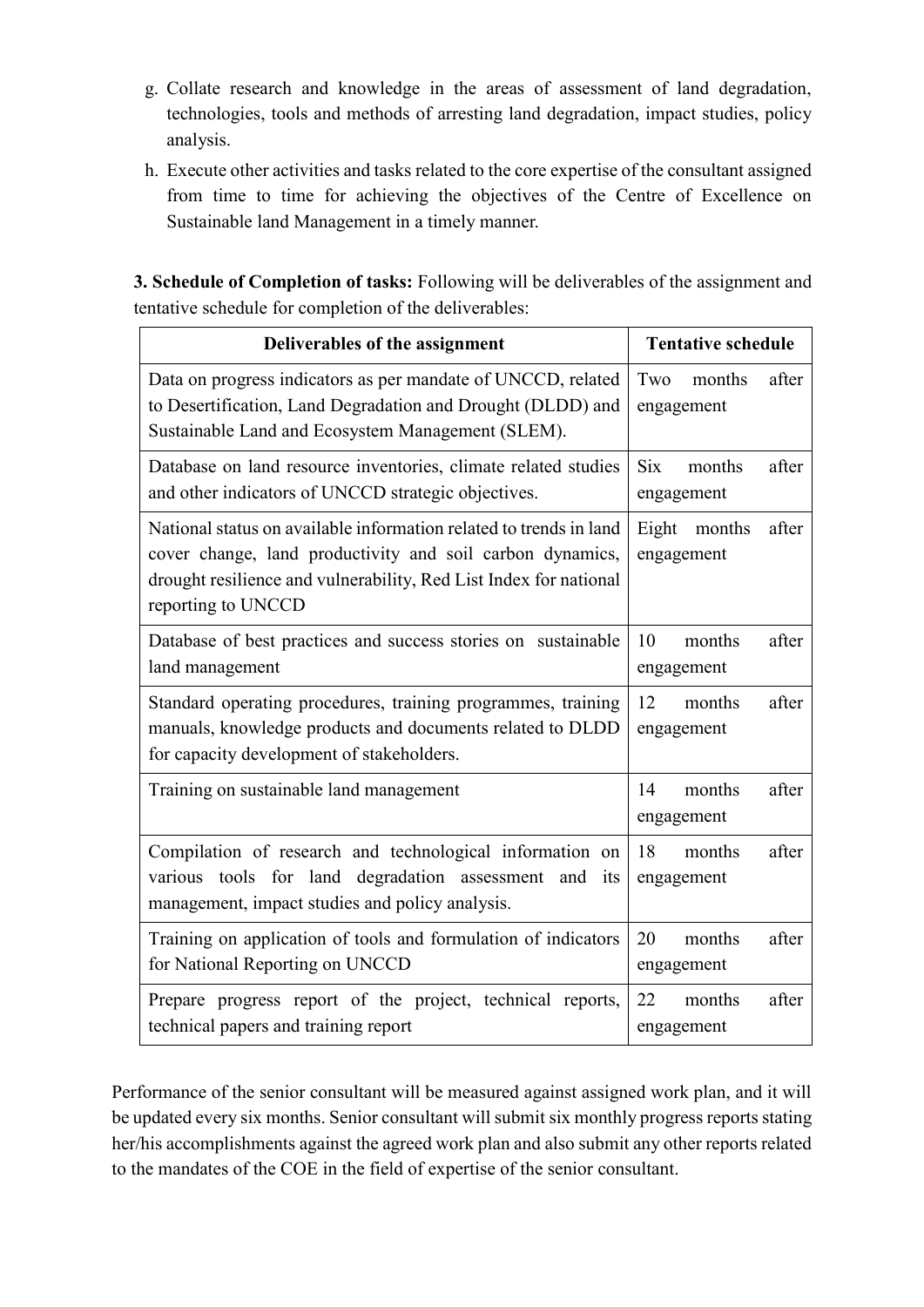Data and documents/reports/papers etc. generated by the senior consultant will be the sole property of ICFRE. The consultant shall not publish a book or a compilation of articles or participate in a radio broadcast or contribute an article or write to newspaper/periodicals either in his own name or anonymously or pseudonymous in the name of any other person, if such book, article, broadcast, uses any information that he may gather as part of this consultancy assignment. Consultant should ensure to hand over print and electronic copies of data and documents/ reports /papers to the ADG (BCC), ICFRE before completion or termination of the contract.

## **4. Support of inputs to be provided by ICFRE to facilitate consultancy:**

- 1. Working space, computer and internet facility
- 2. Relevant documents required for imparting services.

**5. The Final Outputs, which shall be required from the Senior Consultants at the end of the Consultancy period:** To complete all the deliverables as per schedule (Nature of Duties of Senior Consultants).

\*\*\*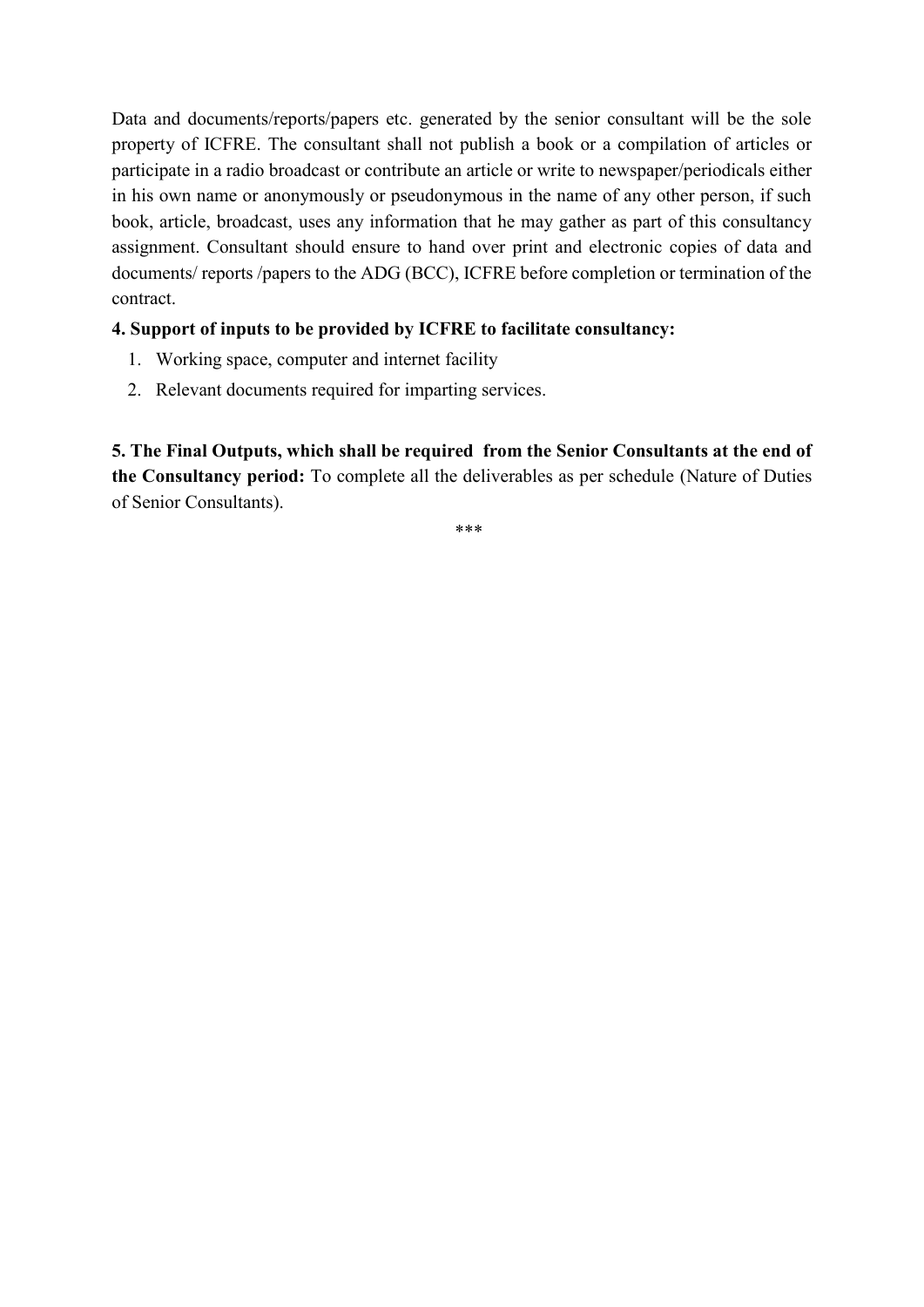## **Terms of Reference for engagement of Senior Consultant (GIS)**

The Indian Council of Forestry Research and Education (ICFRE) has established Centre of Excellence (COE) on Sustainable Land Management to develop the scientific approach and facilitate induction of technology on land degradation issues. The COE has mandate to provide the necessary support to the Ministry of Environment, Forest and Climate Change, Government of India in preparation of necessary reports, compilation of information, and capacity building of stakeholders for the matter related to sustainable land management, land degradation neutrality etc. The COE will engage in various other sustainable land management activities to address the issues related to desertification, land degradation and drought.

The COE is implementing a project on "Preparation of National Report 2022 for submission to the UNCCD Secretariat and Documentation of SLEM Best Practices,". The three broader objectives to be covered under the project are: (i) preparation of National Report 2022 for submission to the UNCCD Secretariat, (ii) scientific and technical review of the COP documents for the preparation of the country's position with the incorporation of inputs from the line ministries and, (iii) documentation of SLEM Best Practices for addressing the land degradation issues.

## **3. Precise Statement of Objectives**

To ensure timely collection, compilation, analysis, and reporting related to the mandates of COE and to achieve the objectives of the project mentioned above.

## **4. Outline of the Tasks to be carried out**

- a. As per the UNCCD requirement, develop necessary data inventory of progress indicators related to desertification, land degradation and drought (DLDD), and sustainable land and ecosystem management (SLEM).
- b. Coordinate with organisations (like NRSC, SAC, FSI, IIRS, IMD, ICAR, and CSIR institutes, or any other institutes/departments) applying GIS&RS tools into various thematic areas of land resource assessment, combating land degradation, desertification and drought, climate change related studies, meteorological observations, etc. for the collection and compilation of various geospatial data and non-spatial data related to DLDD and to fulfill the needs of the COE.
- c. Facilitate in compilation of information and preparation of national reports pertaining to UNCCD.
- d. Support in preparation of capacity development training modules based on training need assessment for the application of GIS&RS tools in land resource management, monitoring land degradation, drought and desertification, monitoring land productivity, soil organic carbon and developing other spatial layers appropriate to DLDD related themes as per UNCCD strategic target framework 2018-2030.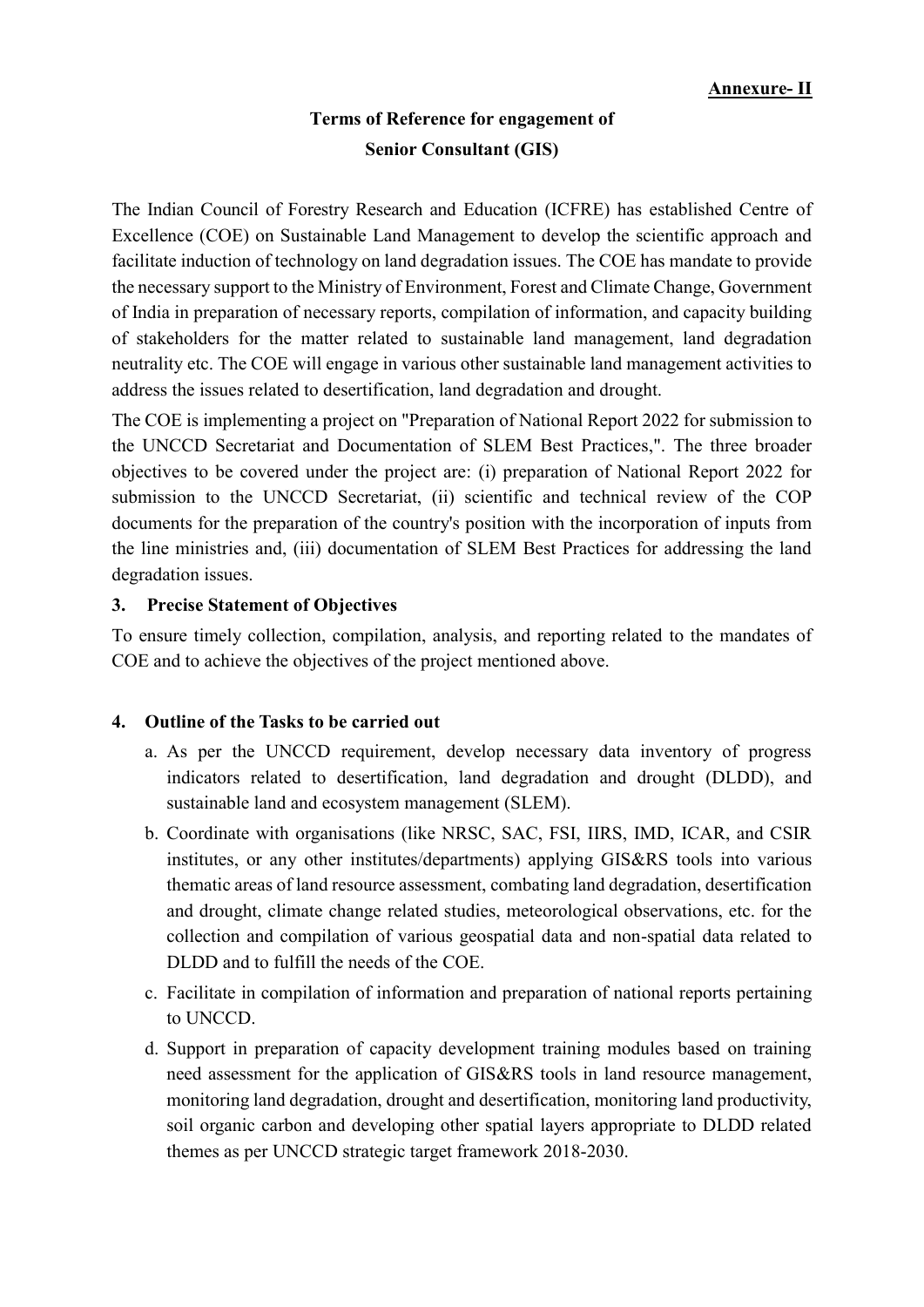- e. Prepare standard operating procedures, training manuals, knowledge products, and documents related to GIS&RS for developing the capacities of various national and international stakeholders.
- f. Assist in activities related to land degradation assessment and development of thematic maps related to DLDD and SLEM at the national level.
- g. Collate research and knowledge in assessing land degradation, technologies, tools, and methods of arresting land degradation, impact studies, and policy analysis.
- h. Execute other activities and tasks related to the core expertise of the consultant assigned from time to time for achieving the objectives of the Centre of Excellence on Sustainable land Management in a timely manner.

**3. Schedule of Completion of tasks:** Following will be deliverables of the assignment and tentative schedule for completion of the deliverables:

| Deliverables of the assignment                                                                                                                                                                                                                                                                                                                                                                               | <b>Tentative schedule</b>                   |  |  |
|--------------------------------------------------------------------------------------------------------------------------------------------------------------------------------------------------------------------------------------------------------------------------------------------------------------------------------------------------------------------------------------------------------------|---------------------------------------------|--|--|
| Spatio-temporal data inventory of performance indicators<br>related to Desertification, Land Degradation and Drought<br>(DLDD), and Sustainable Land and Ecosystem Management<br>(SLEM).                                                                                                                                                                                                                     | Within<br>month<br>one<br>after engagement  |  |  |
| Collection of information and documents necessary for the<br>national reporting to UNCCD and preparation of national report<br>2022 to UNCCD Secretariat                                                                                                                                                                                                                                                     | Within two months<br>after engagement       |  |  |
| Comparison and validation of default data at country level<br>provided through PRAIS 4 with available thematic data<br>products collected from respective institutions applying RS-GIS<br>tools into various thematic areas of land resource assessment,<br>climate change studies, meteorological observations, etc.<br>related to DLDD and identification of data needs for National<br>Reporting on UNCCD | <b>Six</b><br>months<br>after<br>engagement |  |  |
| Final data products for national reporting                                                                                                                                                                                                                                                                                                                                                                   | months<br>after<br>10<br>engagement         |  |  |
| Detailed training programmes/modules based on training need<br>assessment for the application of RS-GIS tools in land resource<br>management, monitoring land degradation, drought and<br>desertification, monitoring land productivity, soil organic<br>carbon and developing other spatial layers appropriate to DLDD<br>related themes as per UNCCD strategic target framework 2018-<br>2030              | after<br>12<br>months<br>engagement         |  |  |
| Standard operating procedures, training manuals, knowledge<br>products, and documents related to RS-GIS to for capacity<br>building of stakeholders.                                                                                                                                                                                                                                                         | after<br>16<br>months<br>engagement         |  |  |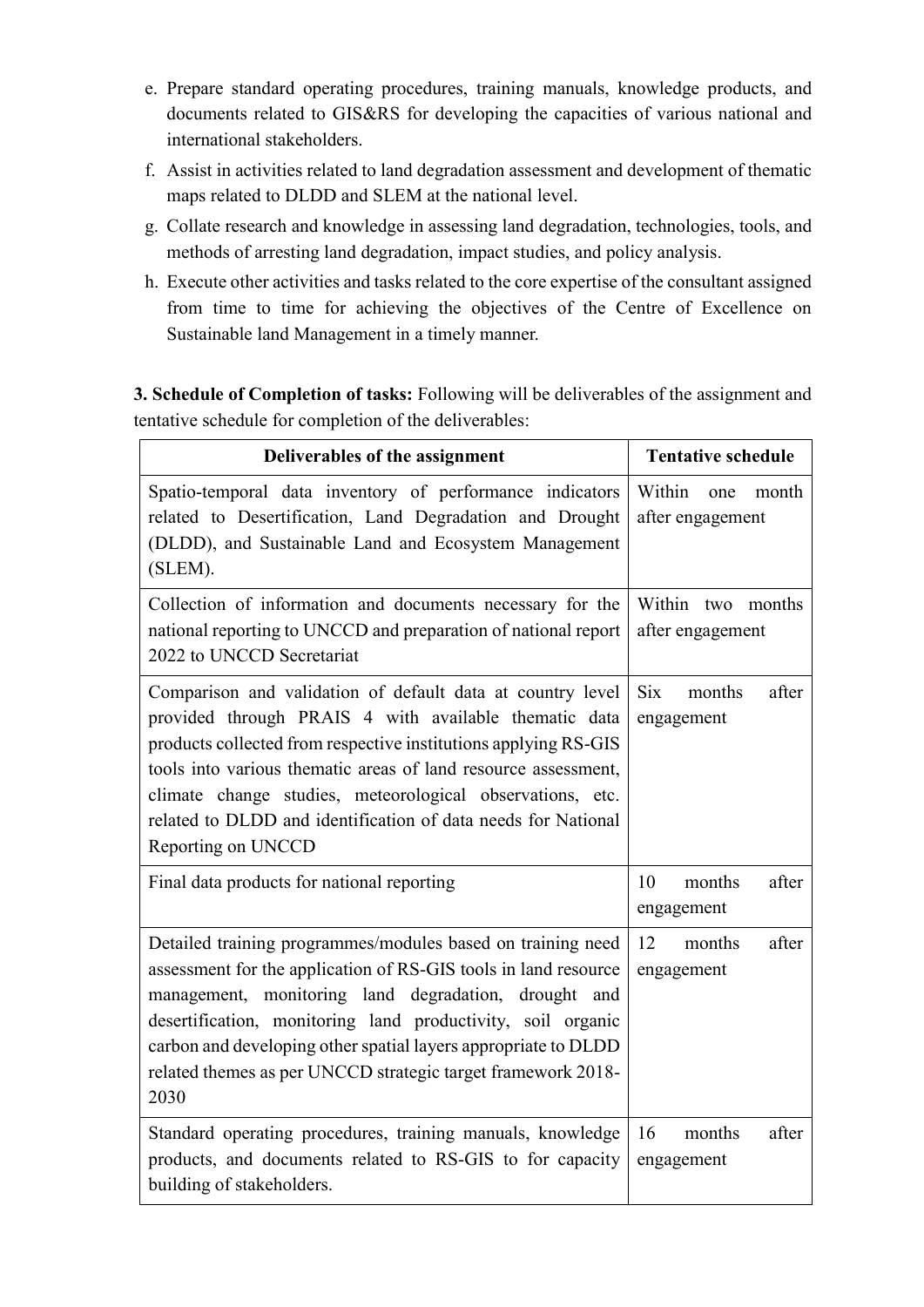| Training on application of RS-GIS tools for sustainable land 18           |            | months     | after |
|---------------------------------------------------------------------------|------------|------------|-------|
| resource management                                                       | engagement |            |       |
| List of international agencies/ institutions / stakeholders to $\vert$ 20 |            | months     | after |
| identify capacity development training needs on application of engagement |            |            |       |
| RS-GIS tool for Land Resource Management                                  |            |            |       |
| Progress report of the project, technical reports, technical 22           |            | months     | after |
| papers, training report and any other task (related to project)           |            | engagement |       |
| assigned from time to time.                                               |            |            |       |

Performance of the senior consultant will be measured against assigned work plan, and it will be updated every six months. Senior consultant will submit six monthly progress reports stating her/his accomplishments against the agreed work plan and also submit any other reports related to the mandates of the COE in the field of expertise of the senior consultant.

Data and documents/reports/papers etc. generated by the senior consultant will be the sole property of ICFRE. The consultant shall not publish a book or a compilation of articles or participate in a radio broadcast or contribute an article or write to newspaper/periodicals either in his own name or anonymously or pseudonymous in the name of any other person, if such book, article, broadcast, uses any information that he may gather as part of this consultancy assignment. Consultant should ensure to hand over print and electronic copies of data and documents/ reports /papers to the ADG (BCC), ICFRE before completion or termination of the contract.

## **4. Support of inputs to be provided by ICFRE to facilitate consultancy:**

- 3. Working space, computer and internet facility
- 4. Relevant documents required for imparting services.

**5. The Final Outputs, which shall be required from the Senior Consultants at the end of the Consultancy period:** To complete all the deliverables as per schedule (Nature of Duties of Senior Consultants).

\*\*\*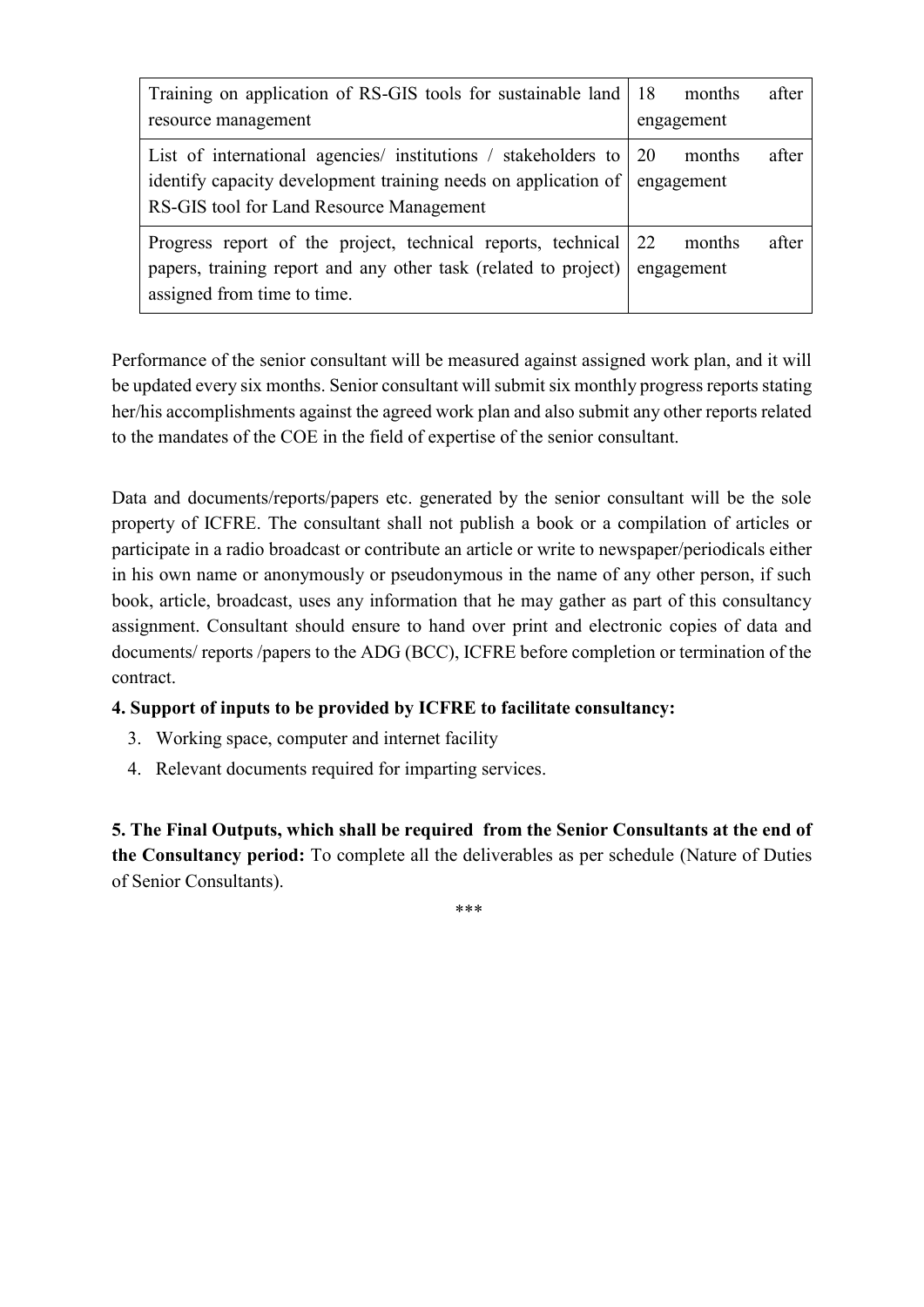#### **Annexure – III**

## **Format for Submission of Proposal of Expression of Interest/ Application for Engagement of a Senior Consultant at COE, ICFRE**

|    | 1. Name of Candidate (in block letters) : |                |                |                                              |  |
|----|-------------------------------------------|----------------|----------------|----------------------------------------------|--|
| 2. | <b>Father's Name</b>                      |                |                |                                              |  |
|    | 3. Permanent Address                      | $\ddot{\cdot}$ |                | Self Attested<br>Passport Size<br>Photograph |  |
| 4. | Full Postal Address for<br>Correspondence |                |                |                                              |  |
| 5. | Mobile No.:                               |                | Telephone No.: |                                              |  |
| 6. | E-mail ID                                 |                |                |                                              |  |
| 7. | (a) Date of Birth                         |                |                |                                              |  |
|    | (b) Age as on 31.03.2022                  |                |                |                                              |  |
| 8. | Nationality                               |                |                |                                              |  |
|    |                                           |                |                |                                              |  |

## 9. Post for which applied:

10. Educational Qualifications (Graduation onwards)

| Examination<br>passed | Subjects of<br>Examination | Name of University/<br>Institute | Year of<br>Passing | Division/<br>Class |
|-----------------------|----------------------------|----------------------------------|--------------------|--------------------|
|                       |                            |                                  |                    |                    |
|                       |                            |                                  |                    |                    |
|                       |                            |                                  |                    |                    |
|                       |                            |                                  |                    |                    |
|                       |                            |                                  |                    |                    |
|                       |                            |                                  |                    |                    |

*Note: Please submit the self-attested certificates of educational qualification for proof*